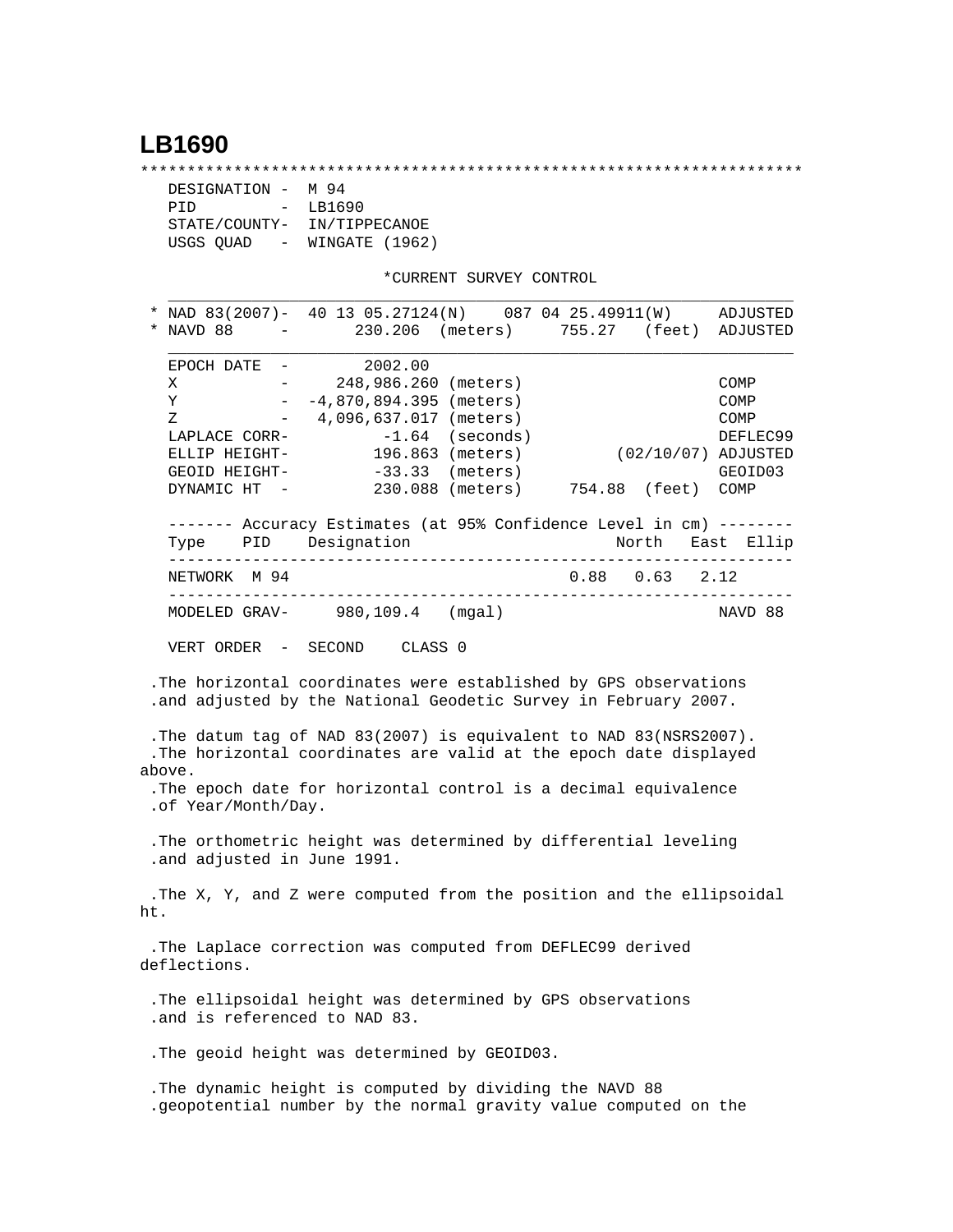.Geodetic Reference System of 1980 (GRS 80) ellipsoid at 45 .degrees latitude (g = 980.6199 gals.).

.The modeled gravity was interpolated from observed gravity values.

| $\mathcal{L}$                                                                                                                      | North                                          |      | East Units Scale Factor |                  |            |                     |                                   |  |  |
|------------------------------------------------------------------------------------------------------------------------------------|------------------------------------------------|------|-------------------------|------------------|------------|---------------------|-----------------------------------|--|--|
| Converg.                                                                                                                           |                                                |      |                         |                  |            |                     |                                   |  |  |
| SPC IN W - 551,737.415 900,815.742 MT<br>22.3                                                                                      |                                                |      |                         |                  | 0.99996667 |                     | $+0.00$                           |  |  |
| ; SPC IN W<br>22.3                                                                                                                 | $-1,810,158.50 \quad 2,955,426.31$ SFT         |      |                         |                  | 0.99996667 |                     | $+0.00$                           |  |  |
| 16<br>; UTM                                                                                                                        | $-4,451,970.680$ 493,724.820 MT                |      |                         |                  | 0.99960048 |                     | $-0$ 02                           |  |  |
| 51.4                                                                                                                               |                                                |      |                         |                  |            |                     |                                   |  |  |
| Ţ.                                                                                                                                 | - Elev Factor x Scale Factor = Combined Factor |      |                         |                  |            |                     |                                   |  |  |
| !SPC IN W                                                                                                                          | $-$ 0.99996912 x 0.99996667 = 0.99993579       |      |                         |                  |            |                     |                                   |  |  |
| !UTM 16                                                                                                                            | $-$ 0.99996912 x 0.99960048 = 0.99956961       |      |                         |                  |            |                     |                                   |  |  |
| SUPERSEDED SURVEY CONTROL                                                                                                          |                                                |      |                         |                  |            |                     |                                   |  |  |
| NAD 83(1997)- 40 13 05.27122(N) 087 04 25.49911(W) AD(                                                                             |                                                |      |                         |                  |            |                     | $)$ B                             |  |  |
| ELLIP H (03/12/99) 196.866 (m)                                                                                                     |                                                |      |                         |                  |            | GP (                | ) 2                               |  |  |
| $\mathbf{1}$                                                                                                                       |                                                |      |                         |                  |            |                     | ) 2                               |  |  |
| NAD 83(1986)- 40 13 05.28048(N) 087 04 25.50620(W) AD(<br>NAD 27 - 40 13 05.13840(N) 087 04 25.48200(W) AD(                        |                                                |      |                         |                  |            |                     | $\begin{pmatrix} 2 \end{pmatrix}$ |  |  |
| NAVD 88 (03/12/99) 230.21 (m)                                                                                                      |                                                |      |                         | 755.3            |            | (f) LEVELING        | $\overline{\mathbf{3}}$           |  |  |
| NGVD 29 (??/??/92) 230.286 (m)<br>0                                                                                                |                                                |      |                         |                  |            | 755.53 (f) ADJ UNCH | $\overline{2}$                    |  |  |
|                                                                                                                                    |                                                |      |                         |                  |            |                     |                                   |  |  |
| .Superseded values are not recommended for survey control.                                                                         |                                                |      |                         |                  |            |                     |                                   |  |  |
| .NGS no longer adjusts projects to the NAD 27 or NGVD 29 datums.<br>.See file dsdata.txt to determine how the superseded data were |                                                |      |                         |                  |            |                     |                                   |  |  |
| derived.                                                                                                                           |                                                |      |                         |                  |            |                     |                                   |  |  |
|                                                                                                                                    |                                                |      |                         |                  |            |                     |                                   |  |  |
| _U.S. NATIONAL GRID SPATIAL ADDRESS: 16TDK9372551971(NAD 83)                                                                       |                                                |      |                         |                  |            |                     |                                   |  |  |
| MARKER: DB = BENCH MARK DISK<br>_SETTING: 7 = SET IN TOP OF CONCRETE MONUMENT                                                      |                                                |      |                         |                  |            |                     |                                   |  |  |
| _SP_SET: SET IN TOP OF CONCRETE MONUMENT                                                                                           |                                                |      |                         |                  |            |                     |                                   |  |  |
| _STAMPING: M 94 1946                                                                                                               |                                                |      |                         |                  |            |                     |                                   |  |  |
| MARK LOGO: CGS                                                                                                                     |                                                |      |                         |                  |            |                     |                                   |  |  |
| $MAGNETIC: O = OTHER; SEE DESCRIPTION$                                                                                             |                                                |      |                         |                  |            |                     |                                   |  |  |
| _STABILITY: C = MAY HOLD, BUT OF TYPE COMMONLY SUBJECT TO<br>+STABILITY: SURFACE MOTION                                            |                                                |      |                         |                  |            |                     |                                   |  |  |
| _SATELLITE: THE SITE LOCATION WAS REPORTED AS SUITABLE FOR                                                                         |                                                |      |                         |                  |            |                     |                                   |  |  |
| +SATELLITE: SATELLITE OBSERVATIONS - July 23, 1998                                                                                 |                                                |      |                         |                  |            |                     |                                   |  |  |
|                                                                                                                                    |                                                |      |                         |                  |            |                     |                                   |  |  |
| HISTORY - Date Condition                                                                                                           |                                                |      |                         | Report By<br>CGS |            |                     |                                   |  |  |
| HISTORY - 1946 MONUMENTED<br>HISTORY - 1948                                                                                        |                                                | GOOD |                         | CGS              |            |                     |                                   |  |  |
| HISTORY - 19980723 GOOD                                                                                                            |                                                |      |                         | WOOLPT           |            |                     |                                   |  |  |
|                                                                                                                                    |                                                |      | STATION DESCRIPTION     |                  |            |                     |                                   |  |  |
| DESCRIBED BY COAST AND GEODETIC SURVEY 1946                                                                                        |                                                |      |                         |                  |            |                     |                                   |  |  |
| 3.2 MI N FROM WINGATE.                                                                                                             |                                                |      |                         |                  |            |                     |                                   |  |  |
| ABOUT 3.2 MILES NORTH ALONG STATE HIGHWAY 25 FROM THE POST                                                                         |                                                |      |                         |                  |            |                     |                                   |  |  |
| OFFICE AT WINGATE, 135 FEET NORTHEAST OF THE SOUTHEAST CORNER OF                                                                   |                                                |      |                         |                  |            |                     |                                   |  |  |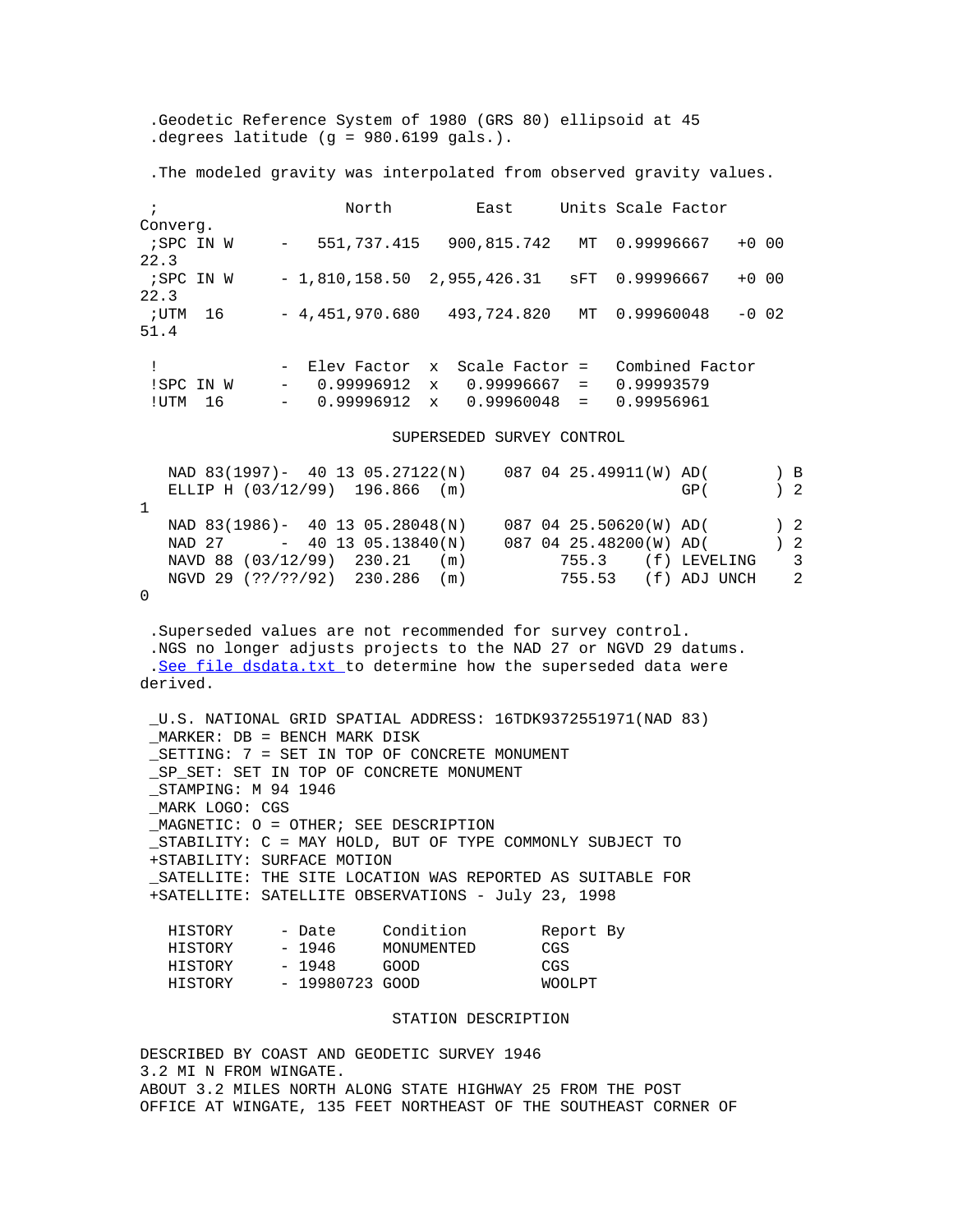A LARGE RED BARN, 90 FEET SOUTHEAST OF THE SOUTHEAST CORNER OF A TIN BARN, 33 FEET WEST OF THE CENTER LINE OF THE HIGHWAY, 19 FEET NORTH OF THE CENTER LINE OF A GRAVEL DRIVE WAY, 20 FEET SOUTHEAST OF A POWER POLE WITH A TRANSFORMER, 2 FEET SOUTH OF A WHITE WOODEN WITNESS POST, AND ABOUT 1 FOOT ABOVE THE HIGHWAY. NOTE-- MARK IS ABOUT 0.25 MILE NORTH OF THE TIPPECANOE-MONTGOMERY COUNTY LINE. A STANDARD DISK, STAMPED M 94 1946 AND SET IN THE TOP OF A CONCRETE POST PROJECTING 6 INCHES ABOVE GROUND.

STATION RECOVERY (1948)

RECOVERY NOTE BY COAST AND GEODETIC SURVEY 1948 (RCB) THIS IS A TRAVERSE STATION.

STATION IS LOCATED ABOUT 4-1/2 MILES NORTHEAST OF NEWTOWN AND 5 MILES SOUTH OF ODELL ON PROPERTY OWNED BY MR. MCKORKLE. IT IS 33 FEET WEST OF THE CENTER OF STATE HIGHWAY NO. 25, 2 FEET SOUTH OF A WHITE WITNESS POST AND 1 FOOT EAST OF A FENCELINE. THE MARK IS A 6X6 INCH CONCRETE POST WHICH PROJECTS 6 INCHES WITH A STANDARD USC AND GS BM BRONZE DISK STAMPED M 94 1939. A TRAVERSE CONNECTION WAS MADE FROM TRIANGULATION STATION BIG AND THE DISTANCE WAS FOUND TO BE 64.26 FEET (19.588 METERS).

TO REACH THE STATION FROM THE JUNCTION OF STATE HIGHWAYS NO. 25 AND NO. 28 IN THE VILLAGE OF ODELL GO SOUTH ON STATE HIGHWAY NO. 25 FOR 4.9 MILES TO THE STATION ON THE RIGHT AS DESCRIBED.

STATION RECOVERY (1998)

RECOVERY NOTE BY WOOLPERT CONSULTANTS 1998 (GTF) DESCRIBED BY WOOLPERT LLP 1998 (GTF). THE STATION IS 14 MI (22.5 KM) SOUTHWEST OF LAFAYETTE 7 MI (11.3 KM) NORTH OF WAYNETOWN, AND 5 MI (8.0 KM) SOUTH OF ODELL. TO REACH THE STATION FROM THE JUNCTION OF STATE ROUTES 28 AND 25 IN ODELL, PROCEED 4.9 MI (7.9 KM) SOUTH ALONG STATE ROUTE 25 TO THE STATION ON THE RIGHT. THE STATION IS A STANDARD BENCHMARK DISK IN A CONCRETE MONUMENT STAMPED--M 94 1946--. THE STATION IS 10.0 M (32.8 FT) WEST OF THE CENTERLINE OF STATE ROUTE 25, 5.8 M (19.0 FT) NORTH OF THE CENTERLINE OF A GRAVEL DRIVEWAY, AND 6.0 M (19.7 FT) SOUTHEAST OF A UTILITY POLE.

1 National Geodetic Survey, Retrieval Date = DECEMBER 21, 2007